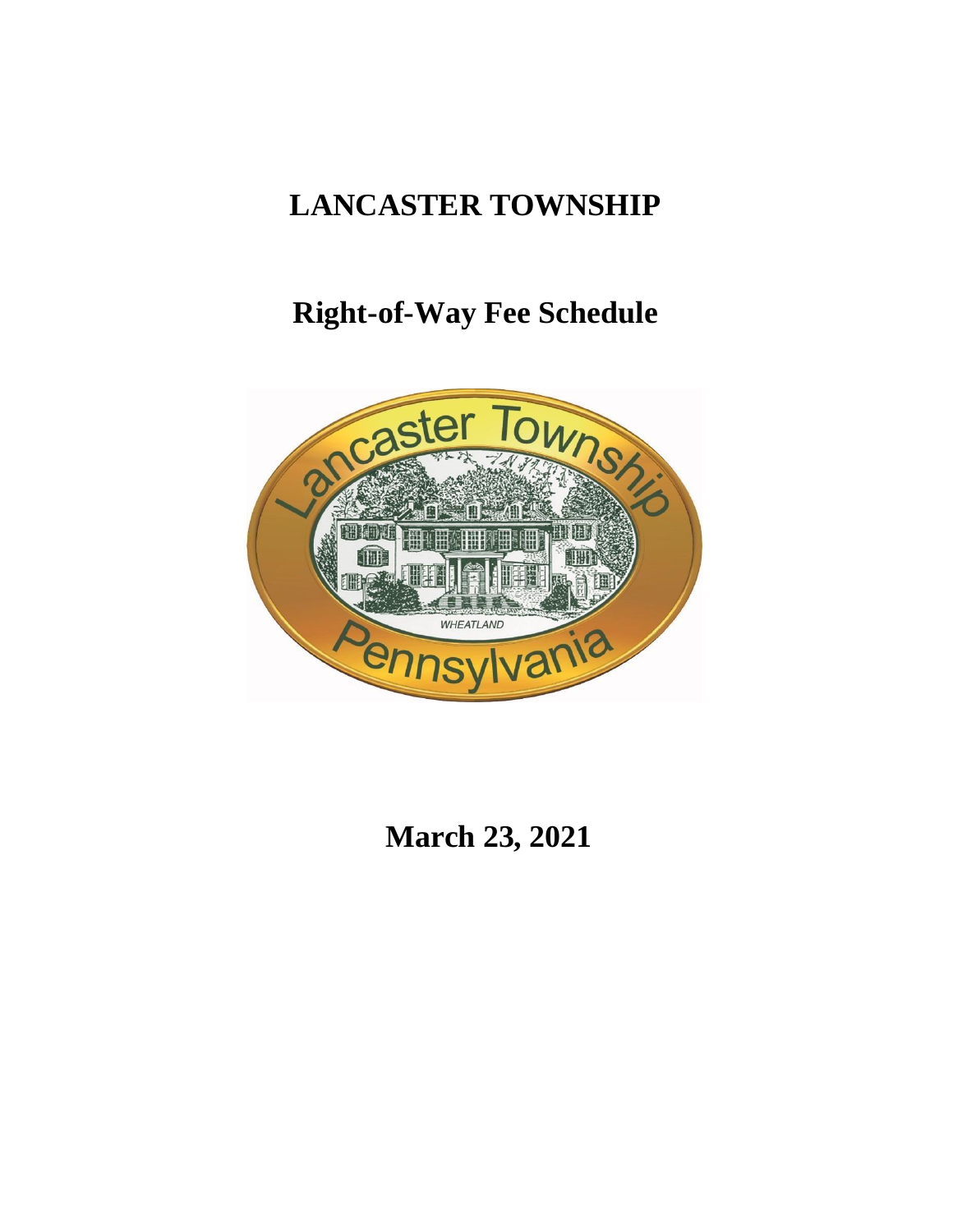### **Permit/Fee Schedule**

#### **Curb and Sidewalk Permit, Review, Inspections and Time Extensions**

- Permit (includes up to two inspections; expires in 45 days)**\***....................\$205.00
- Additional Inspections (per inspection)......................................................\$ 75.00
- Time Extension Fee (one time only additional 45 days) ...........................\$105.00

**\*** Curb Cut Only permits are limited to 36 linear feet.

#### **Street Opening Permit, Review, Inspections, and Time Extensions**

- Permit (includes up to two inspections; expires in 90 days)**\***....................\$330.00
- Additional Inspections (per inspection).....................................................\$120.00
- Time Extension Fee (one time only additional 90 days)...........................\$170.00

**\*** Street Opening permits are limited to a single block of a street between intersections. If excavation involves multiple streets and / or blocks, then multiple permits need to be obtained.

#### **Street Opening Degradation Fee**

 Per square yard fee based on age of street surface and size of street opening permit excavation disturbance. *See Chart 1 below*.

| <b>Chart 1</b>                    |                                                               |  |
|-----------------------------------|---------------------------------------------------------------|--|
| <b>Street surface Age (years)</b> | Fee per Square Yard of Excavation                             |  |
| 3 years and younger               | No excavation allowed except with resurfacing of entire block |  |
| 3 years plus one day - 7 years    | \$52.80 Per Square Yard Excavated                             |  |
| 7 years plus one day - 11 years   | \$46.20 Per Square Yard Excavated                             |  |
| 11 years plus one day - 15 years  | \$39.60 Per Square Yard Excavated                             |  |
| 15 years plus one day - 19 years  | \$33.00 Per Square Yard Excavated                             |  |
| 19 years plus one day - 23 years  | \$26.40 Per Square Yard Excavated                             |  |
| 23 years plus one day - 27 years  | \$19.80 Per Square Yard Excavated                             |  |
| 27 years plus one day - 31 years  | \$13.20 Per Square Yard Excavated                             |  |
| 31 years plus one day - 35 years  | \$6.60 Per Square Yard Excavated                              |  |
| More than 35 years                | \$0.00                                                        |  |

 Per square yard fee outside of street surface (i.e. shoulder, lawn, or sidewalk) and number of driveway crossings. *See Chart 2 below*.

| <b>Chart 2</b>                 |                                   |
|--------------------------------|-----------------------------------|
| Area outside of street surface | Fee per Square Yard of Excavation |
| Gravel shoulder                | \$6.00 Per Square Yard Excavated  |
| Lawn / grass / earth           | \$3.00 Per Square Yard Excavated  |
| <b>Driveways</b>               | \$50.00 Per Driveway Crossing     |

**Note**: Excavation resulting in removal of street surface (e.g. curb or sidewalk) must include replacement of existing improvements.